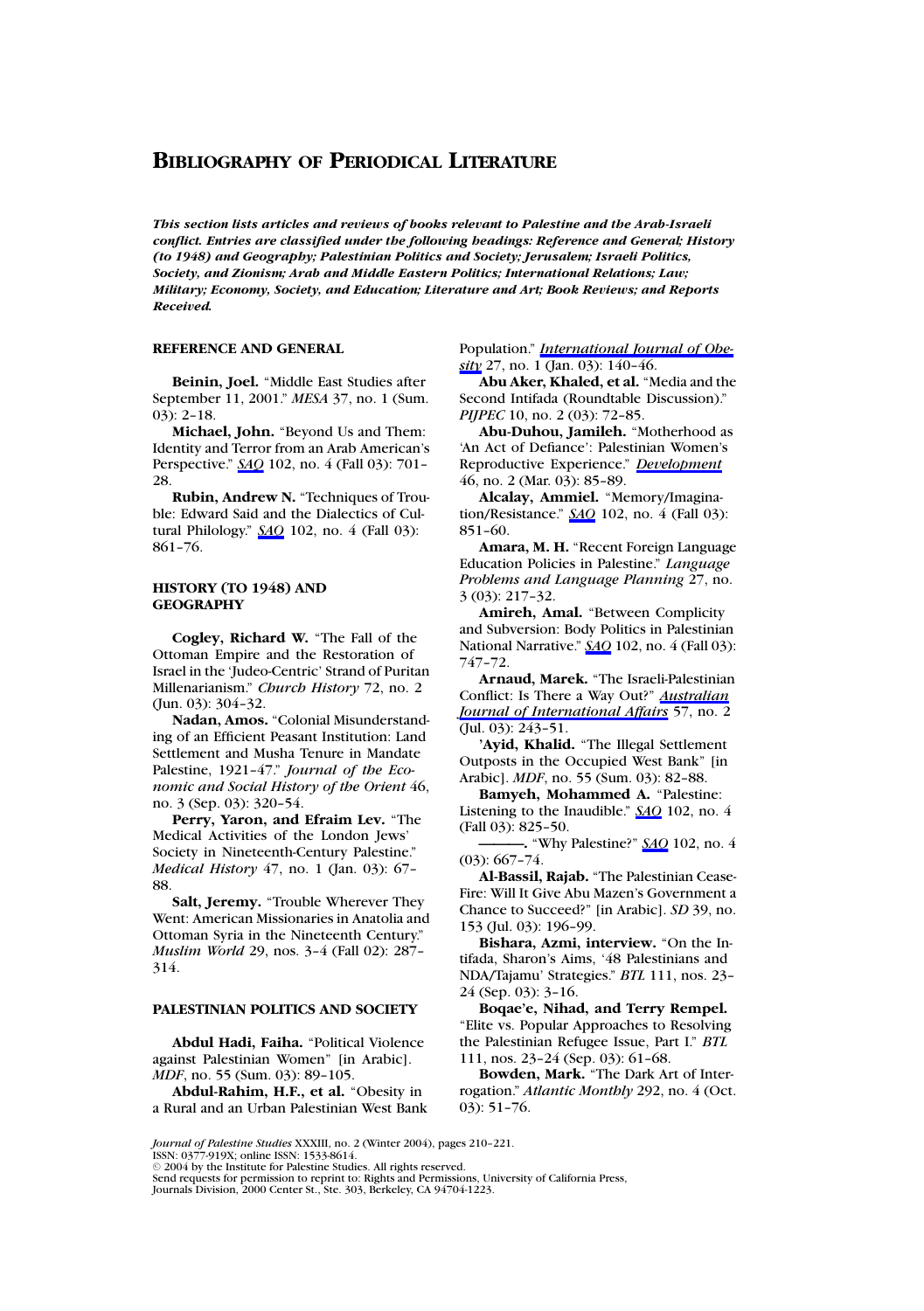**Carey, Roane.** "Palestine Besieged: The Threat of Annihilation." *SAQ* 102, no. 4 (Fall 03): 675–700.

**Cohen, Orna.** "Reasons for Divorce among Muslim Arabs in Israel." *European Societies* 5, no. 3 (Sep. 03): 303–26.

**Cohen, Orna, and Rivka Savaya.** "Adjustment to Divorce: A Preliminary Study among Muslim Arab Citizens of Israel." *Family Process* 42, no. 2 (02): 269–90.

**———.** "Lifestyle Differences in Traditionalism and Modernity and Reasons for Divorce among Muslim Palestinian Citizens of Israel." *JCFS* 34, no. 2 (03): 283–302.

**———.** "SOC and Divorce among Muslim Arabs in Israel." *European Journal of Personality* 17, no. 4 (Jul. 03): 309–26.

**Cunninghamm, Karla J.** "Cross-Regional Trends in Female Terrorism." *Conflict and Terrorism* 26, no. 3 (May–Jun. 03): 171–96.

**Dajani, Mohammed.** "Press Reporting during the Intifada: Palestinian Coverage of Jenin." *PIJPEC* 10, no. 2 (03): 39–46.

**Daraghmeh, Mohammed.** "Effects of the Conflict on the Palestinian Media." *PIJPEC* 10, no. 2 (03): 13-16.

**Farraj, 'Abdul Raziq, and Wissam Rafidi, eds.** "Testimonies from the Negev Detention Camp" [in Arabic]. *MDF*, no. 55 (Sum. 03): 106–10.

**Forte, Tania.** "Shopping in Jenin: Women, Homes, and Political Persons in the Galilee." *City & Society* 13, no. 2 (01): 211–44.

**Froukh, Loay J.** "Transboundary Groundwater Resources of the West Bank." *Water Resources Management* 17, no. 3 (Jun. 03): 175–82.

**Hage, G.** "'Comes a Time We Are All Enthusiasm': Understanding Palestinian Suicide Bombers in Times of Exighophobia." *Public Culture* 15, no. 1 (Feb. 03): 65-89.

**Haj-Yahia, MuhammadM., andR. Abdo-Kaloti.** "The Rates and Correlates of the Exposure of Palestinian Adolescents to Family Violence: Toward an Integrative-Holistic Approach." *Child Abuse and Neglect* 27, no. 7 (03): 781–806.

**Hamdi, Rasha.** "Israel's Security Wall, the Settlements, and the Upcoming Palestinian State" [in Arabic]. *SD* 39, no. 153 (Jul. 03): 190–95.

Hieronymi, Otto, and Chiara Jasson. "Palestinian Refugees: The Need for a New Approach." *Global Dialogue* 4, no. 4 (Aut. 02): 110–16.

**Home, R.** "An 'Irreversible Conquest'? Colonial and Postcolonial Land Law in

Israel/Palestine." *Social and Legal Studies* 12, no. 3 (Sep. 03): 291–310.

**Jarrar, Khalida, interview.** "Palestinian Prisoners: The Trail of Betrayal." *BTL* 111, nos. 23–24 (Sep. 03): 38–42.

**Kayyali, Majid.** "Camp David and Its Repercussions after Three Years: A Critical Review of Palestinian Politics" [in Arabic]. *MDF*, no. 55 (Sum. 03): 130–36.

**Al-Khatib, I., et al.** "Water-Health Relationships in Developing Countries: A Case Study in Tulkarem District in Palestine." *International Journal of Environmental Health Research* 13, no. 2 (Jun. 03): 199–206.

**Kibble, D. G.** "Religion and Peacemaking in Palestine." *Peace Review* 15, no. 3 (Sep. 03): 331–37.

**Kuttab, Douad.** "Non-Violent Options for Palestinian Resistance." *Peace Review* 15, no. 1 (Mar. 03): 19–24.

**Lockwood, Tom W.** "The Plight of the Innocents: A Photo-Essay." *SAQ* 102, no. 4 (Fall 03): 799–808.

**Al-Madhoun, M. I., and F. Analoui.** "Management and Development: The Training Programmes for Small and Micro Enterprises in Palestinian Territories." *Management Research News* 26, no. 6 (Jun. 03): 39–67.

**Malhees, Ghania.** "The Israeli Separation Fence" [in Arabic]. *MDF*, no. 55 (Sum. 03): 66–76.

**al-Masri, Hani.** "The Truce and the Future of the Hamas Movement." *NFW* 19, no.  $6$  (Jul. 03):  $4-5$ .

**Nassar, Issam.** "The Wasif Jawharieh Photographic Collection" [in Arabic]. *MDF*, no. 55 (Sum. 03): 127–29.

**Porton, Richard.** "Notes from the Palestinian Diaspora: An Interview with Elia Suleiman." *Cineaste* 28, no. 3 (03): 24–27.

**Rabi, Ayman I., Abdellatif Khaled,** and Natasha G. Carmi. "Integrated Water Resources Management under Complex Hydro-Political Conditions: The Palestinian Case Study." *IAHS Publication*, no. 281 (03): 269–76.

"The Road Map, the Cease-Fire, and the Current Palestinian Situation (Symposium)" [in Arabic]. *MDF*, no. 55 (Sum. 03): 5–28.

**Robinson, Shira.** "Local Struggle, National Struggle: Palestinian Responses to the Kafr Qasim Massacre and Its Aftermath, 1956–66." *IJMES* 35, no. 3 (Aug. 03): 393– 416.

**Rosenhek, Zeev.** "The Political Dynamics of a Segmented Labour Market: Palestinian Citizens, Palestinians from the Occupied Territories and Migrant Workers in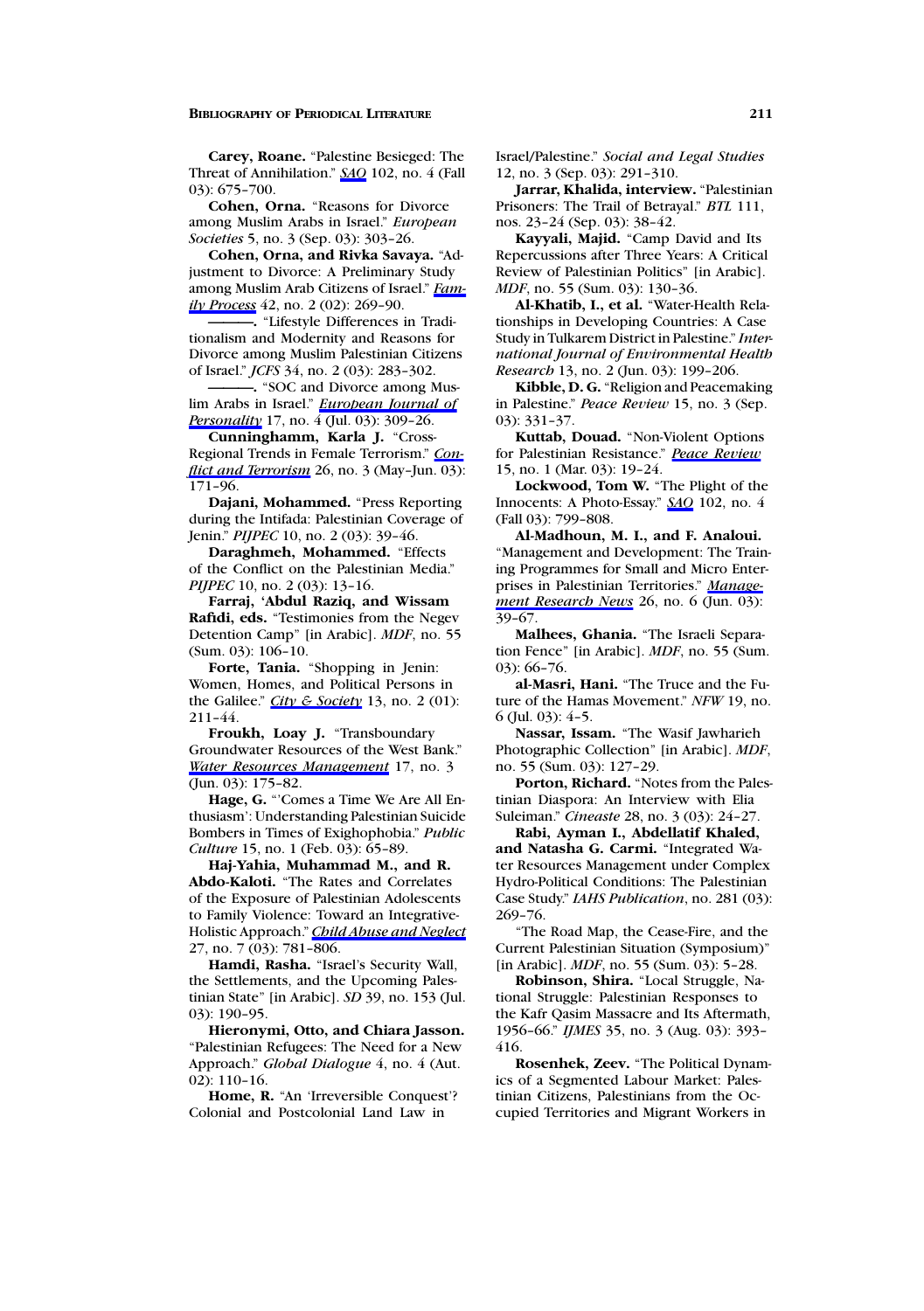Israel." *Acta Sociologica* 46, no. 3 (Sep. 03): 231–49.

Al-Sahili, Khaled A., and Abdelmajid **H. Sadeq.** "Ridership Demand Analysis for Palestinian Intercity Public Transport." *Journal of Public Transportation* 6, no. 2 (03): 87–104.

**Savaya, Rivka, and Orna Cohen.** "Divorce among Moslem Arabs Living in Israel: Comparison of Reasons before and after the Actualization of the Marriage." *Journal of Family Issues* 24, no. 3 (Apr. 03): 338–52.

**———.** "Perceptions of the Societal Image of Muslim Arab Divorced Men and Women in Israel." *Journal of Social and Personal Relationships* 20, no. 2 (Apr. 03): 193–202.

**Sharif, Mahir.** "The Palestine Question in Arab Historiography" [in Arabic]. *MDF*, no. 55 (Sum. 03): 29–41.

**Shawa, Rawya R.** "Arafat: l'heure de la retraite?" *PI*, no. 98(Win. 02–03): 281–90.

**Sobeih, Muhammad.** "The Road Map: A Palestinian Perspective" [in Arabic]. *SD* 39, no. 153 (Jul. 03): 200–202.

**Sommer, Katrin.** "Forbidden to Move: Palestinians under Siege in the Occupied Territories." *NFW* 19, no. 4 (May 03): 11–16, 30.

**Sorek, Tamir.** "Palestinian Nationalism Has Left the Field: A Shortened History of Arab Soccer in Israel." *IJMES* 35, no. 3 (Aug. 03): 417–37.

**Wise, C.** "Derrida and the Palestinians." *Arena Journal*, no. 20 (03): 167–86.

### **JERUSALEM**

**Jubeh, Nazmi.** "The Ghettoization of Arab Jerusalem" [in Arabic]. *MDF*, no. 55 (Sum. 03): 111–19.

**Majaj, Lisa S.** "Journeys to Jerusalem." *SAQ* 102, no. 4 (Fall 03): 729–46.

#### **ISRAELI POLITICS, SOCIETY, AND ZIONISM**

**Andersen, R., and M. Yaish.** "Social Cleavages, Electoral Reform and Party Choice: Israel's 'Natural' Experiment." *Electoral Studies* 22, no. 3 (Sep. 03): 399– 423.

**Avraham, Eli.** "Press, Politics, and the Coverage of Minorities in Divided Societies: The Case of Arab Citizens in Israel." *HIJPP* 8, no. 4 (Sep. 03): 7–26.

Baon, Boaz, and Said Badran. "The Highjacking That Wasn't." *NFW* 19, no. 6 (Jul. 03): 20–24.

**Bar-El, Raphael, andJohn B. Parr.**

"Overreliance on the Core-Periphery Model? The Case of Israel." *Environment and Planning* 21, no. 3 (Jun. 03): 353-69.

**Broides, A., and M. Assaf.** "Home Accidents in Arab Bedouin Children in Southern Israel." *Journal of Child Health Care* 7, no. 3 (Sep. 03): 207–14.

**Buruma, Ian.** "How to Talk about Israel." *New York Times* (31 Aug. 03): 28–33.

Canetti-Nisim, Daphna, and Ami **Pedahzur.** "Contributory Factors to Political Xenophobia in a Multi-Cultural Society: The Case of Israel." *International Journal of Intercultural Relations* 27, no. 3 (May 03): 307–33.

**Cwikel, Julie, Rachel Lev-Wiesel, and Alean Al-Krenawi.** "The Physical and Psychosocial Health of Bedouin Arab Women of the Negev Area of Israel: The Impact of High Fertility and Pervasive Domestic Violence." *Violence Against Women* 9, no. 2 (Feb. 03):  $240 - 57$ .

**Dallasheh, Leena.** "Israeli Systems: Legalised Settlement and the Case of Iqrith." *NFW* 19, no. 6 (Jul. 03): 9–10.

Dar, Yechezkel, and Nura Resh. "Social Disadvantage and Students' Perceived Injustice in Socially Integrated Schools in Israel." *Social Justice Research* 16, no. 2 (Jun. 03): 109–33.

**Del Sarto, Raffaella A.** "Israel's Contested Identity and the Mediterranean." *MP* 8, no. 1 (Win. 03): 27–58.

**Dor, Daniel.** "All the News That Fits: The Israeli Media and the Second Intifada." *PIJPEC* 10, no. 2 (03): 27-32.

**Elbedour, Salman, William M. Bart,** and Joel M. Hektner. "Intelligence and Family Marital Structure: The Case of Adolescents from Monogamous and Polygamous Families among Bedouin Arabs in Israel." *Journal of Social Psychology* 143, no. 1 (03): 95–110.

**Essila, Sobhi.** "Israeli Policy towards the Road Map" [in Arabic]. *SD* 39, no. 153 (Jul. 03): 184–89.

**Fielding, David.** "Counting the Cost of the *Intifada*: Consumption, Saving and Political Instability in Israel." *Public Choice* 116, nos. 3–4 (Sep. 03): 297– 312.

**Ghneim, Ahmed.** "Behind the 'Reforms': Schemes to Do Away with the National Leadership." *BTL* 111, nos. 23–24 (Sep. 03): 32–37.

**Gordon, Neve.** "The Israeli Peace Camp in Dark Times." *Peace Review* 15, no. 1 (Mar. 03): 39–45.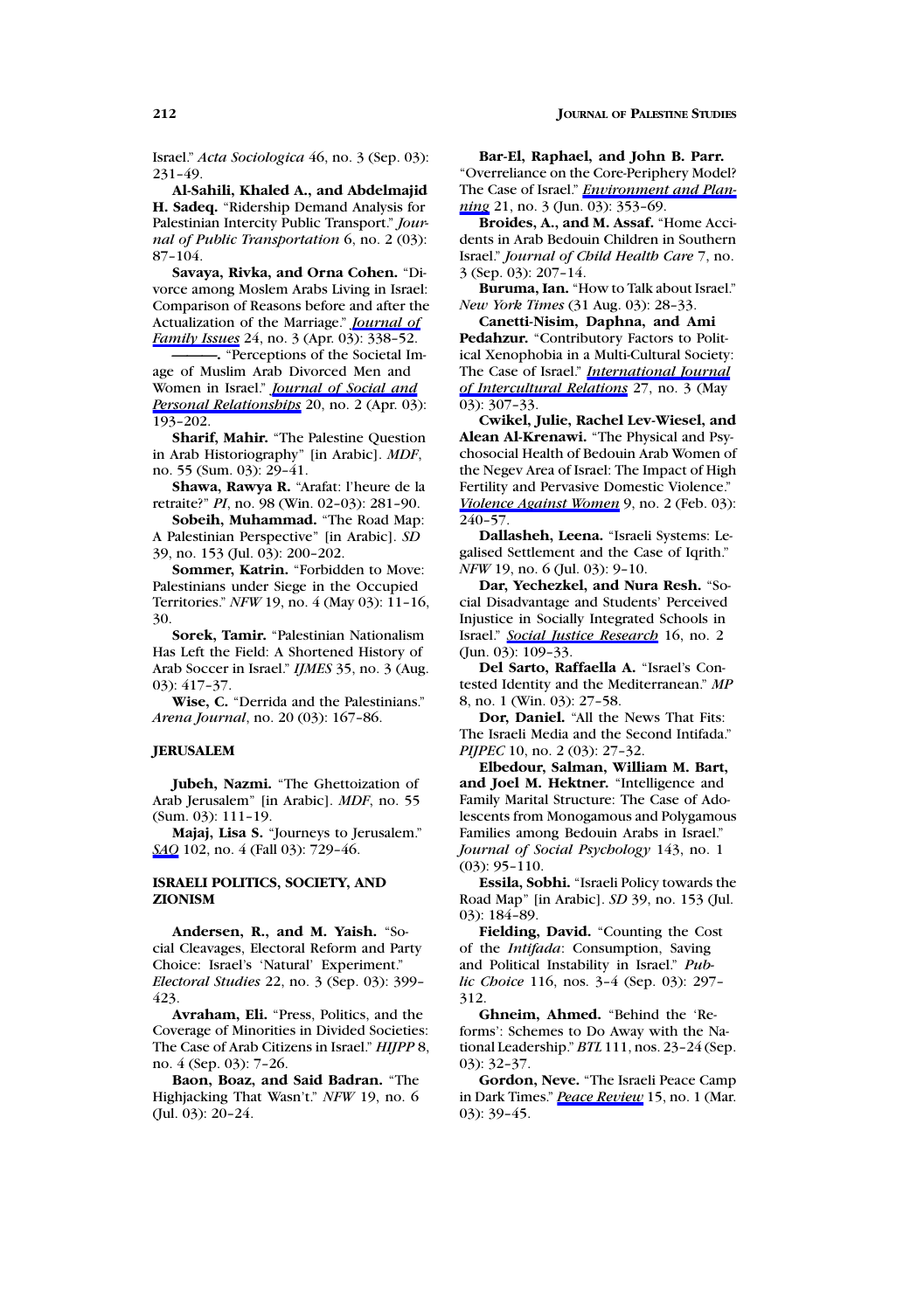**Hawker, Nancy.** "Set on Settling: The Judaisation of the 'Jewish State.'" *NFW* 19, no. 4 (May 03): 21–25.

**Honig-Parnass, Tikva.** "State Terror beneath Big Brother's Wings." *BTL* 111, nos. 23–24 (Sep. 03): 17–22.

**Hyams, Deborah.** "Forbidden to Witness: Israeli Treatment of Foreign Nationals in Palestine." *NFW* 19, no. 6 (Jul. 03): 12–18.

**Izraeli, Dafna.** "Gender Politics in Israel: The Case of Affirmative Action for Women Directors." *WSIF* 26, no. 2 (Mar. 03): 109–28.

**Jones, Clive.** "'One Size Fits All:' Israel, Intelligence, and the al-Aqsa Intifada." *Studies in Conflict and Terrorism* 26, no. 4 (03): 273–88.

**Judt, Tony.** "Israel: The Alternative." *NYRB* 50, no. 16 (23 Oct. 03): n.p.

**Al Kheiri, Bashir.** "'They Want You to Give Up Wanting to Struggle.'" *BTL* 111, nos. 23–24 (Sep. 03): 43–45.

**Khouri, M.** "Israeli Representations of an Arab Intellectual." *Arena Journal*, no. 20 (03): 187–203.

**Kohn, Robert E.** "Israel's Need to Import Freshwater." *Water, Air, and Soil Pollution* 143, nos. 1–4 (Feb. 03): 257–70.

Kulik, Liat, and Faisal Rayyan. "Spousal Relations and Well-Being: A Comparative Analysis of Jewish and Arab Dual-Earner Families in Israel." *Journal of Community Psychology* 31, no. 1 (03): 57–74.

**Lappin, Shalom.** "Israel and the New Anti-Semitism." *Dissent* (Spr. 03): 18–24.

Lehr, John, and Yossi Katz. "Heritage Interpretation and Politics in Kfar Etzion, Israel." *International Journal of Heritage Studies* 9, no. 3 (Sep. 03): 215–28.

**Lowstedt, Anthony, and Husam Madhoun.** "The Intifada, *Hasbara* and the Media." *PIJPEC* 10, no. 2 (03): 47–56.

**Madmoni-Gerber, Shoshana.** "Orientalism Reconsidered: Israeli Media and the Articulation of Resistance." *Cultural Studies* 17, no. 2 (Mar. 03): 230–49.

Melloul, A. J., and S. H. Wollman. "Qualitative Hydrological and Land-Use Planning Tool for the Israel Coastal Aquifer." *Science of the Total Environment* 309, no. 1 (Jun. 03): 1–17.

**El-Messiri, 'Abdul Wahab.** "The Western Origins of Zionism" [in Arabic]. *ShA*, no. 115 (Fall 03): 166–90.

**Moore, Deborah D.** "Perceptions of Sense of Control, Relative Deprivation, and Expectations of Young Jews and Palestinians in Israel." *Journal of Social Psychology* 143, no. 4 (Aug. 03): 521–40.

**Newman, David.** "Change or Continuity? The Israeli Elections—January 2003." *MP* 8, no. 1 (Win. 03): 143–50.

**Oren, Tasha G.** "The Belly Dancer Strategy: Israeli Educational Television and Its Alternatives." *Media, Culture and Society* 25, no. 2 (Mar. 03): 167–86.

**Pessate-Schubert, Anat.** "Changing from the Margins: Bedouin Women and Higher Education in Israel." *WSIF* 26, no. 4 (Jul. 03): 285–98.

Pines, Ayala M., and Nurit Zaidman. "Israeli Jews and Arabs: Similarities and Differences in the Utilization of Social Support." *Journal of Cross-Cultural Psychology* 34, no. 4 (Jul. 03): 465–80.

**Qeimari, Ata.** "Israeli Media: Serving the 'Patriotic' Cause." *PIJPEC* 10, no. 2 (03): 23–26.

**Rabinowitz, D.** "Borders and Their Discontents: Israel's Green Line, Arabness and Unilateral Separation." *European Studies: A Journal of European Culture, History and Politics* 19, no. 1 (Jun. 03): 217–31.

**Safir, M. P., A. Rosenmann, and O. Kloner.** "Tomboyism, Sexual Orientation, and Adult Gender Roles among Israeli Women." *Sex Roles* 48, nos. 9–10 (May 03): 401–10.

**Shadmi, Erella.** "Gendering and Racializing Israeli Jewish Ashkenazi Whiteness." *WSIF* 26, no. 3 (May–Jun. 03): 205–19.

Sharon, A. "Israël: l'heure des concessions douloureuses." *PI*, no. 100 (03): 49– 68.

**Shvarts, Shifra, et al.** "The Government of Israel and the Health Care of the Negev Bedouin under Military Government, 1948– 1966." *Medical History* 47, no. 1 (Jan. 03): 47–66.

**Steele, Andrew, interview.** "Broadcasting and Bias." *PIJPEC* 10, no. 2 (03): 64–71.

**Wolfsfeld, Gadi.** "The News Media and the Second Intifada: Some Basic Lessons." *PIJPEC* 10, no. 2 (03): 5-12.

**Yadgar, Yaacov.** "Between 'the Arab' and 'the Religious Rightist': 'Significant Others' in the Construction of Jewish-Israeli National Identity." *NEP* 9, no. 1 (03): 52– 74.

**———.** "SHAS as a Struggle to Create a New Field: A Bourdieuan Perspective of an Israeli Phenomenon." *SoRel* 64, no. 2 (03): 223–40.

**Zureik, Elia.** "Demography and Transfer: Israel's Road to Nowhere" [in Arabic]. *MDF*, no. 55 (Sum. 03): 42–52 [in English]; *TWQ* 24, no. 4 (Aug. 03): 619–30.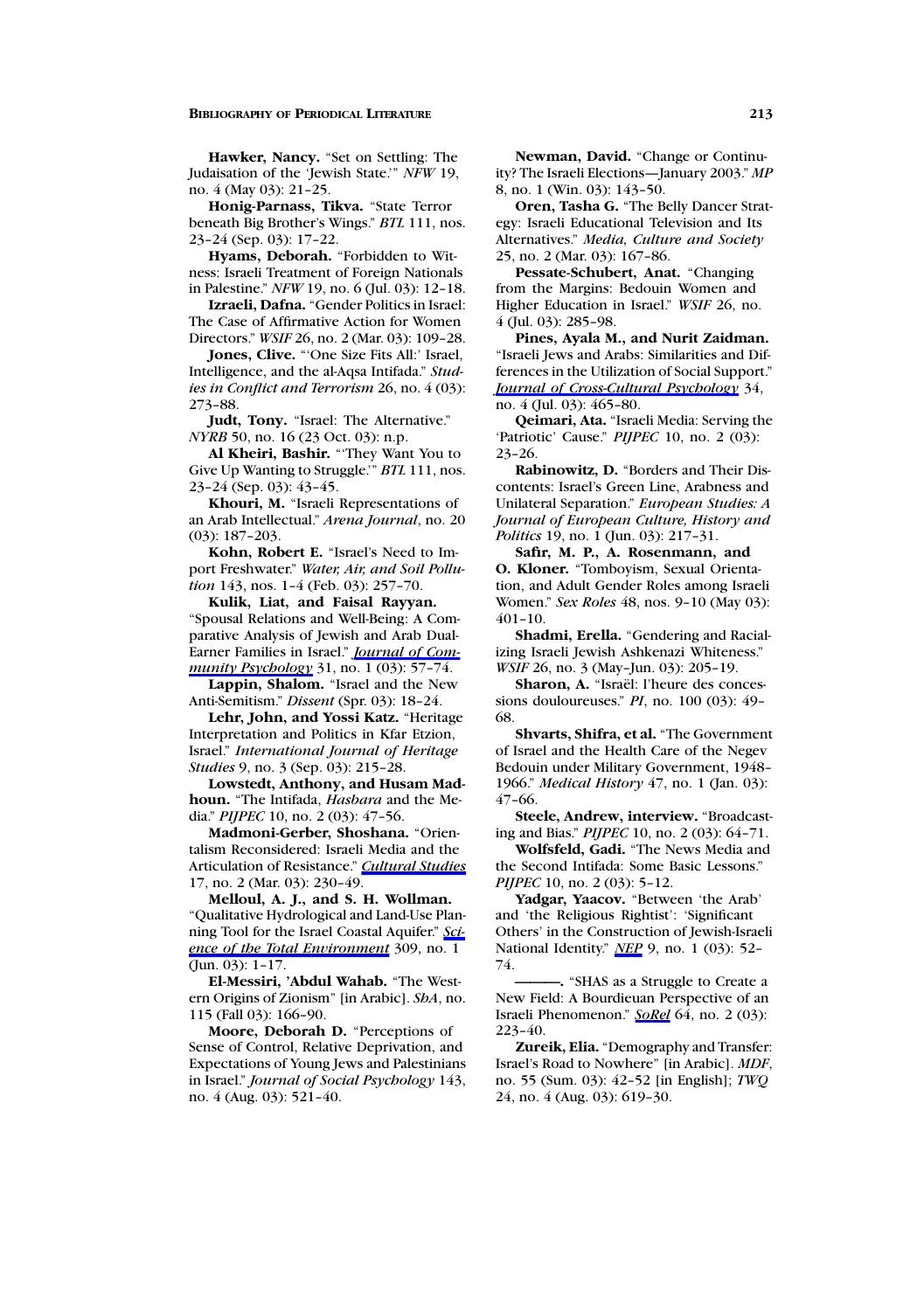### **ARAB AND MIDDLE EASTERN POLITICS**

**Abdul Shafi, Haydar.** "The Road Map and the Prospects for Peace" [in Arabic]. *SD* 39, no. 153 (Jul. 03): 205–6.

**Abrahms, Max.** "A Window of Opportunity for Israel? Saddam Is Gone. For Israel, It Doesn't Spell Relief." *MEQ* 10, no. 3 (Sum. 03): 3–14.

**Abu 'Amud, Muhammad S.** "Toward a New Strategic Vision for Joint Arab Action" [in Arabic]. *ShA*, no. 115 (Fall 03): 52–67.

**———.** "The U.S. War on Iraq and the Arab Order" [in Arabic]. *SD* 39, no. 153 (Jul. 03): 104–7.

Agha, Hussein, and Robert Malley. "Three Men in a Boat." *NYRB* 50, no. 13 (14 Aug. 03): n.p.

**Aharoni, Ada.** "The Forced Migration of Jews from Arab Countries." *Peace Review* 15, no. 1 (Mar. 03): 53–60.

Allen, Patrick D., and Chris Dem**chak.** "The Palestinian-Israeli Cyberwar." *MR* 82, no. 2 (Mar.–Apr. 03): 52–59.

**Amery, Hussein A.** "Water Wars in the Middle East: A Looming Threat." *Geographical Journal* 168, no. 4 (03): 313–23.

**Bahgat, Gawdat.** "The New Middle East: The Gulf Monarchies and Israel." *Journal of Social Political and Economic Studies* 28, no. 2 (Sum. 03): 123–52.

**Beinin, Joel.** "Is Terrorism a Useful Term in Understanding the Middle East and the Palestinian-Israeli Conflict?" *Radical History Review* 85, no. 3 (Win. 03): 12–23.

**Ben-Yehuda, Hemda, and Shmuel Sandler.** "Magnitude and Endurance in Interstate and Ethnic-State Crises: The Arab-Israeli Conflict, 1947–2000." *Journal of Peace Research* 40, no. 3 (May 03): 271– 85.

**Bronson, Rarchel B.** "Reconstructing the Middle East?" *BJWA* 10, no. 1 (Fall 03): 271–80.

**Brown, Nathan J.** "Regimes Reinventing Themselves: Constitutional Development in the Arab World." *ISoc* 18, no. 1 (Mar. 03): 33–52.

**Dajani, Mahdi A.** "The Road Map: Reflections on Content and Methodology" [in Arabic]. *SD* 39, no. 153 (Jul. 03): 170–73.

**Fahmi, Tariq.** "The Road Map: Positions, Trends, and Indicators" [in Arabic]. *SD* 39, no. 153 (Jul. 03): 176–83.

**Frisch, Hillel.** "Fuzzy Nationalism: The Case of Jordan." *NEP* 8, no. 4 (Win. 02): 86–103.

**Greenwood, Scott.** "Jordan, the al-Aqsa Intifada and America's 'War on Terror.'" *MEP* 10, no. 3 (Fall 03): 90–111.

**Grinberg, Lev.** "A Historical Slip of the Tongue, or What Can the Arab-Jewish Transportation Strike Teach Us about the Israeli-Palestinian Conflict." *IJMES* 35, no. 3 (Aug. 03): 371–91.

**Groves, S.** "Feminist Activism around the Israeli-Palestinian Conflict." *Canadian Woman Studies* 22, no. 2 (03): 99–104.

**Haddad, Toufic.** "Unanswered Questions in the Shadow of Implementing the Final Stages of the Oslo Contingency Plan." *BTL* 111, nos. 23–24 (Sep. 03): 24–31.

**Halper, Jeff.** "The Middle East 'Road Map': Time to Engage?" *NFW* 19, no. 5 (Jun. 03): 17–23.

**Hamdan, Osama.** "The Road Map: A Realistic Reading" [in Arabic]. *SD* 39, no. 153 (Jul. 03): 209–10.

**Hawatmeh, Nayef.** "The Road Map: Toward a Dead End" [in Arabic]. *SD* 39, no. 153 (Jul. 03): 202–5.

**Hemmer, Christopher.** "I Told You So: Syria, Oslo and the al-Aqsa Intifada." *MEP* 10, no. 3 (Fall 03): 121–35.

**Hopfinger, Hans.** "Frontstaat Syrien nach dem Präsidentenwechsel: Kontinuität und Wandel in einem zentralen Staat der Levante." *Geographische Rundschau* 54, no. 2 (Feb. 02): 4–11.

**Laundau, Yehezkel.** "Healing the Holy Land: Interreligious Peacebuilding in Israel/Palestine." *Peaceworks*, no. 51 (Sep. 03): 1–53.

Levin, David J. "Structure of News Coverage of a Peace Process: A Test of the Indexing and Zero-Sum Hypotheses." *HIJPP* 8, no. 4 (Sep. 03): 27–53.

**Liel, Alon.** "The Middle East after Saddam and Arafat." *Turkish Policy Quarterly* 2, no. 2 (Sum. 03): 41–52.

**Lynch, Marc.** "Taking Arabs Seriously." *FA* 82, no. 5 (Sep./Oct. 03): 81-94.

**Niva, Steve.** "Bombings, Provocations and the Cycle of Violence." *Peace Review* 15, no. 1 (Mar. 03): 33–38.

**Rinnawi, Khalil.** "Intifada Live: Arab Satellite TV Coverage of the al-Aqsa Intifada." *PIJPEC* 10, no. 2 (03): 57-63.

**Roed-Larsen, Terje.** "Explaining the Road Map." *PIJPEC* 10, no. 2 (03): 86–89.

**Salhani, Claude.** "Syria at the Crossroads." *MEP* 10, no. 3 (Fall 03): 136–43.

**Salim, Salah.** "The Arab Strategic Void and Confrontation, Reform, and Revival" [in Arabic]. *ShA*, no. 115 (Fall 03): 68–81.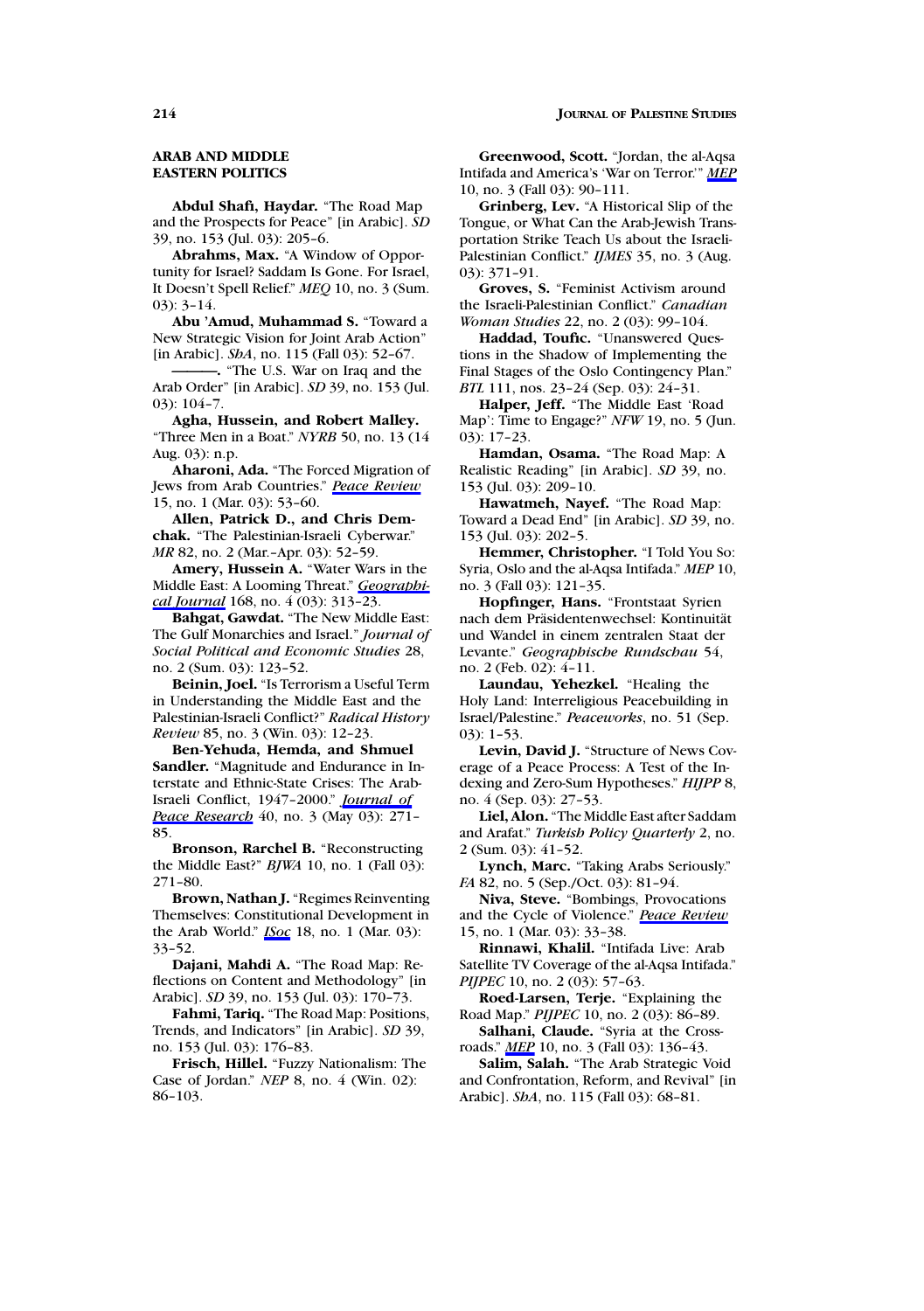**Schechter, Danny.** "How the Media Can Serve the Cause of Peace." *PIJPEC* 10, no. 2 (03): 90–96.

**Stephan, Maria J.** "People Power in the Holy Land: How Popular Nonviolent Struggle Can Transform the Israeli-Palestinian Conflict." *Journal of Public and International Affairs* 14 (03): 164–83.

**Surin, Ken.** "'The Night Can Sweat with Terror as Before': Afterthoughts." *SAQ* 102, no. 4 (Fall 03): 895–914.

**Viorst, Milton.** "The Road Map to Nowhere." *WQ* 26, no. 3 (Sum. 03): 177– 90.

# **INTERNATIONAL RELATIONS**

**Abdul 'Aati, Badr.** "The Impact of External Factors on Foreign Policy: A Case Study of Japanese Policy towards Israel, 1973–2003" [in Arabic]. *SD* 39, no. 153 (Jul. 03): 8–23.

**Abrahamian, Ervand.** "The US Media, Huntington and September 11." *TWQ* 24, no. 3 (Jun. 03): 529–44.

**Aoun, E.** "European Foreign Policy and the Arab-Israeli Dispute: Much Ado about Nothing?" *European Foreign Affairs Review* 8, no. 3 (03): 289–312.

**Athanassopoulou, Ekavi.** "Responding to a Challenge: Greece's New Policy towards Israel." *Journal of Southeast European and Black Sea Studies* 3, no. 1 (Jan. 03): 108– 25.

**Elwi, Mustafa.** "U.S. Foreign Policy and the Structure of the World Order" [in Arabic]. *SD* 39, no. 153 (Jul. 03): 66–73.

**Enderlin, Charles.** "Enemies of Israel: The Foreign Press and the Second Intifada." *PIJPEC* 10, no. 2 (03): 17-22.

**Frydenberg, Erica, et al.** "Coping with Concerns: An Exploratory Comparison of Australian, Colombian, German, and Palestinian Adolescents." *Journal of Youth and Adolescence* 32, no. 1 (Feb. 03): 59–66.

**Hankin, Yigal.** "Kosovo, Somalia, Jenin: A Comparative Analysis" [in Hebrew]. *Thkelet*, no. 14 (Spr. 03): 67–98.

**Hitti, Nassifi.** "The Arab Order and the New Global Realities: A View for the Future" [in Arabic]. *ShA*, no. 115 (Fall 03): 24–30.

**Jasinskaja-Lahti, et al.** "The Interactive Nature of Acculturation: Perceived Discrimination, Acculturation Attitudes and Stress among Young Ethnic Repatriates in Finland, Israel and Germany." *International Journal of Intercultural Relations* 27, no. 1 (Feb. 03): 79–97.

**Levey, Zach.** "Israel's Entry into Cyprus, 1959–1963: Diplomacy and Strategy in the

Eastern Mediterranean." *MERIA* 7, no. 3 (Sep. 03): 73–87.

**Makdisi, Saree.** "The Israel Divestment Campaign and the Question of Palestine in America." *SAQ* 102, no. 4 (Fall 03): 877–94.

**Mandel, Daniel.** "Four-Part Disharmony: The Quartet Maps Peace—More Clutter for the Middle East's Glove Compartment." *MEQ* 10, no. 3 (Sum. 03): 15–28.

**McAlister, Melani.** "Prophecy, Politics, and the Popular: The Left Behind Series and Christian Fundamentalism's New World Order." *SAQ* 102, no. 4 (Fall 03): 773–98.

Moore, Pete W., and Andrew Schrank. "Commerce and Conflict: U.S. Effort to Counter Terrorism with Trade May Backfire." *MEP* 10, no. 3 (Fall 03): 112–20.

**Nafi'a, Hassan.** "A Perspective on the U.S. Vision of the Arab World" [in Arabic]. *SD* 39, no. 153 (Jul. 03): 74–79.

**Pappe, Ilan. ´** "Perfidious Albion." *NFW* 19, no. 6 (Jul. 03): 7–8.

**Qazak, 'Ali.** "Australia's Policy towards Palestine, Israel, and the Arab World" [in Arabic]. *MDF*, no. 55 (Sum. 03): 53–65.

**Richards, Alan.** "'Modernity and Economic Development': The 'New' American Agenda." *MEP* 10, no. 3 (Fall 03): 56–78.

**Tamimi, 'Azzam.** "The U.S. and the Palestinians: To Each His Own Road Map" [in Arabic]. *SD* 39, no. 153 (Jul. 03): 174–75.

Veit, Winfried. "Eine europäische Perspektive für Israel: Schlüssel zur Lösung des Nahostkonflikts." *Internationale Politik und Gesellschaft*, no. 2 (03): 155–80.

**Viser, M.** "Attempted Objectivity: An Analysis of the*New York Times* and *Ha'Aretz* and Their Portrayals of the Palestinian-Israeli Conflict." *HIJPP* 8, no. 4 (Sep. 03): 114–20.

**Zemer, Lior, and Sharon Pardo.** "The Qualified Zones in Transition: Navigating the Dynamics of the Euro-Israeli Customs Dispute." *European Foreign Affairs Review* 8, no. 1 (Spr. 03): 51–75.

**Zisser, Eyal.** "Syria and the United States: Bad Habits Die Hard—It's Hard to Unlearn Defiance." *MEQ* 10, no. 3 (Sum. 03): 29–38.

**Zunes, Stephen.** "The U.S. Role in the Collapse of the Peace Process." *Peace Review* 15, no. 1 (Mar. 03): 11–18.

#### **LAW**

**Bletter, Gloria.** "Israel's Impunity under International Law." *Peace Review* 15, no. 1 (Mar. 03): 3–9.

**Chichester, Lindsay.** "National Iranian Oil Co. v. Israel: France Reinterprets Its Code to Prevent 'Denial of Justice,' Leaving Israel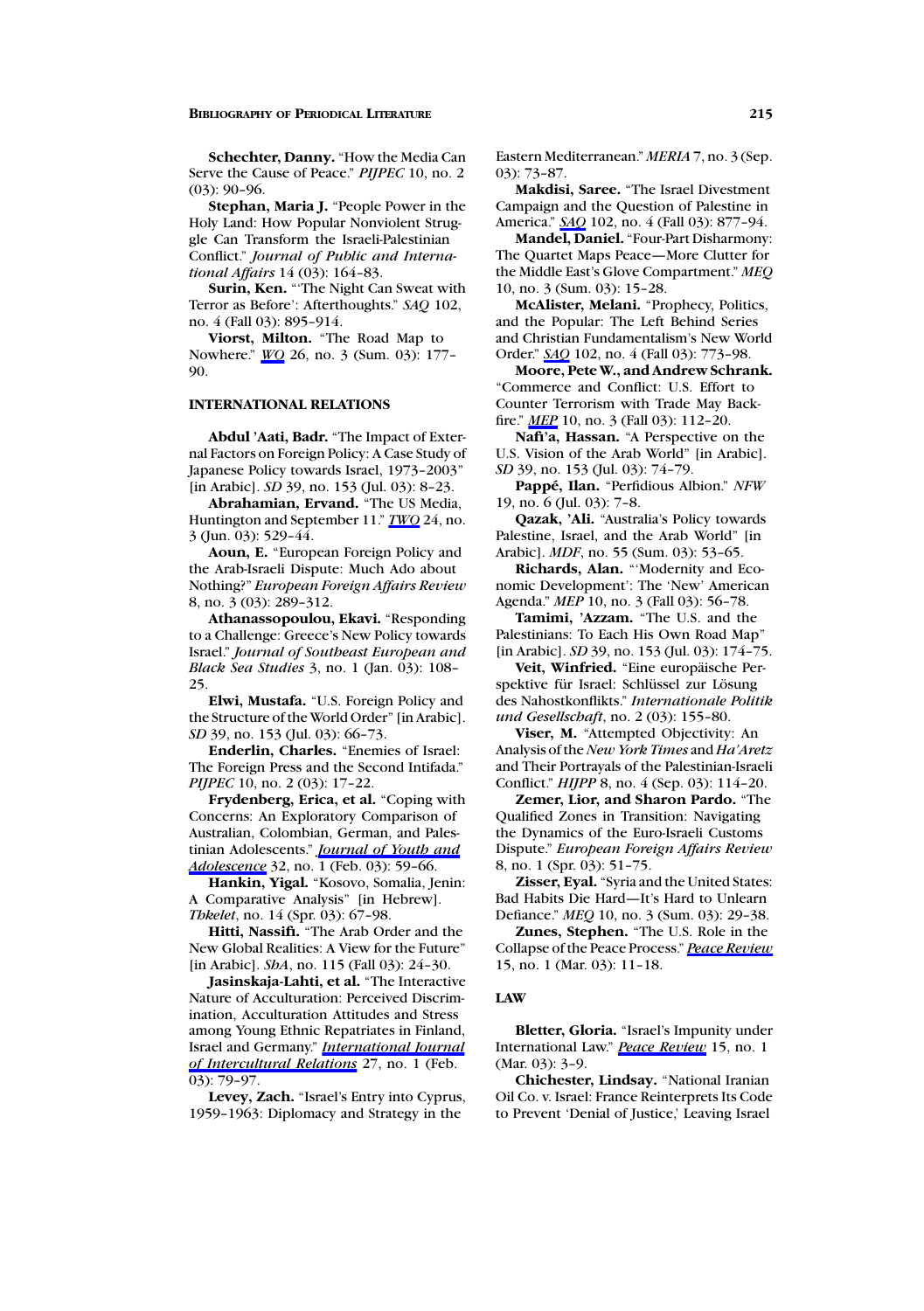between Iran and a Hard Place." *Tulane Journal of International and Comparative Law* 11 (03): 383–98.

**Darcy, Shane.** "Punitive House Demolitions, the Prohibition of Collective Punishment, and the Supreme Court of Israel." *Penn State International Law Review* 21, no. 3 (Spr. 03): 477–508.

**Douglas, L.** "Eichmann in Jerusalem, Kissinger in the Hague." *Salmagundi*, no. 137/138(03): 223–31.

**Gavison, Ruth.** "Constitutions and Political Reconstruction? Israel's Quest for a Constitution." *ISoc* 18, no. 1 (Mar. 03): 53– 70.

**Hauswaldt, Christian.** "Problems under the EC—Israel Association Agreement: The Export of Goods Produced in the West Bank and the Gaza Strip under the EC—Israel Association Agreement." *European Journal of International Law* 14, no. 3 (Jun. 03): 591–611.

**Navot, S.** "Israel: The Supreme Court of Israel and the War against Terror." *European Public Law* 9, no. 3 (03): 323–34.

**Unruh, Jon D.** "Land Tenure and Legal Pluralism in the Peace Process." *Peace and Change* 28, no. 3 (Jul. 03): 352–77.

**Welchman, Lynn.** "In the Interim: Civil Society, the *Shar'* Judiciary and Palestinian Personal Status Law in the Transitional Period." *Islamic Law and Society* 10, no. 1 (Feb. 03): 34–69.

# **MILITARY**

**'Abdul Salam, Muhammad.** "Arms Control in the Aftermath of the Iraq War" [in Arabic]. *SD* 39, no. 153 (Jul. 03): 108–11.

**'Awda, Jihad.** "The Turkish-Israeli Military Alliance" [in Arabic]. *SD* 39, no. 153 (Jul. 03): 322–34.

**Chalk, Peter.** "Non-Military Security in the Wider Middle East." *Conflict and Terrorism* 26, no. 3 (May-Jun. 03):  $\overline{197-214}$ .

**Cohen, Michael J.** "Prologue to Suez: Anglo-American Planning for Military Intervention in a Middle East War, 1955–1956." *JSS* 26, no. 2 (Jun. 03): 152–82.

**Eshel, Tamir.** "Israel Stresses Comprehensive Aerospace and Defence Capabilities." *Military Technology* 27, no. 6 (03): 80–100.

**Frisch, Hillel.** "Explaining Third World Security Structures." *JSS* 25, no. 3 (Sep. 02): 161–90.

**Gat, Moshe.** "Let Someone Else Do the Job: American Policy on the Eve of the Six Day War." *D&S* 14, no. 1 (Mar. 03): 131–58.

**Ginor, Isabella.** "The Cold War's Longest Cover-Up: How and Why the USSR Instigated the 1967 War." *MERIA* 7, no. 3 (Sep. 03): 34– 59.

**Hersh, Seymour M.** "Annals of National Security: The Syrian Bet." *New Yorker* (28 Jul. 03): 32–36.

**Isma'il, Issam.** "Arab National Security in the Light of the American Occupation of Iraq" [in Arabic]. *SA*, no. 111 (Sum. 03): 90–110.

**Keren, Michael.** "The Struggle against the 1986 Amendment to the Prevention of Terror Ordinance: From the 'Sheriff to the Guerrilla Fighter'" [in Hebrew]. *Politika*, no. 10 (Win. 03): 27–42.

**Lomsky-Feder, Edna, and Tamar Rapoport.** "Juggling Models of Masculinity: Russian-Jewish Immigrants in the Israeli Army." *SoI* 73, no. 1 (Feb. 03): 114– 37.

**McMillan, Joseph.** "Toward a New Regional Security Architecture." *WQ* 26, no. 3 (Sum. 03): 161–75.

**Paritzky, Ethan J.** "Removing Opacity: Putting Israel's Nuclear Capability under the Lamp." *International Journal of Intelligence and Counterintelligence* 16, no. 3 (03): 389–408.

**Pustam, Anil R.** "Air Power in the Middle East." *Military Technology* 27, no. 3 (03): 12–25.

**Rosenhek, Zeev, Daniel Maman, and Eyal Ben-Ari.** "The Study of War and the Military in Israel: An Empirical Investigation and a Reflective Critique." *IJMES* 35, no. 3 (Aug. 03): 461–84.

**Sasson-Levy, Orna.** "Feminism and Military Gender Practices: Israeli Women Soldiers in 'Masculine' Roles." *SoI* 73, no. 3 (Aug. 03): 440–65.

**Yitzhak, Ronen.** "The Beginnings of Transjordanian Military Intelligence: A Neglected Aspect of the 1948War." *MEJ* 57, no. 3 (Sum. 03): 449–68.

### **ECONOMY, SOCIETY, AND EDUCATION**

**Abu-Rabia, S., andL. S. Siegel.** "Reading Skills in Three Orthographies: The Case of Trilingual Arabic–Hebrew–English-Speaking Arab Children." *Reading and Writing* 16, no. 7 (Oct. 03): 611-34.

**Abu-Rabia, Salim.** "Cognitive and Social Factors Affecting Arab Students Learning English as a Third Language in Israel." *Educational Psychology* 23, no. 4 (Sep. 03): 347–60.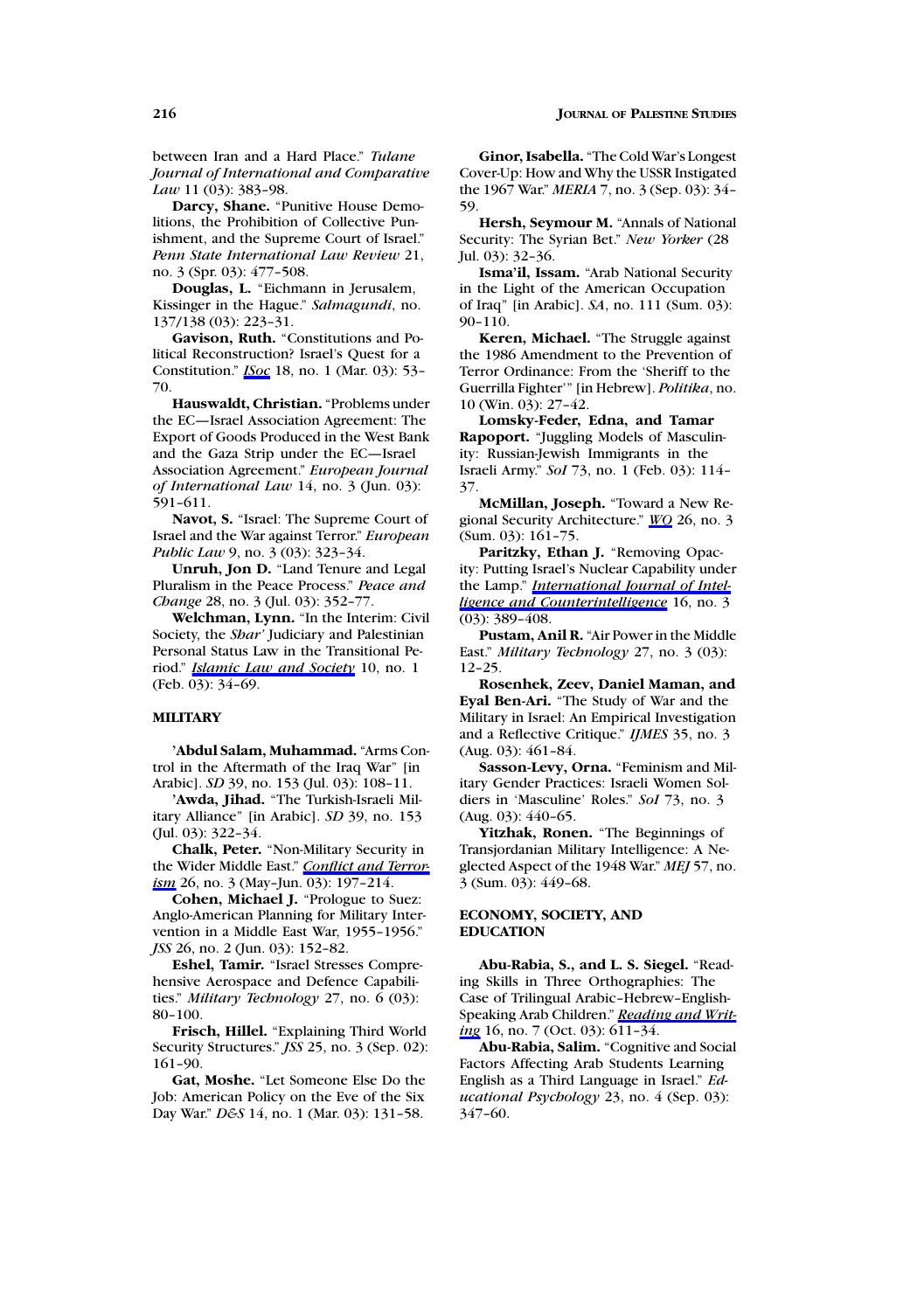**Abu-Saad, Ismael.** "The Work Values of Arab Teachers in Israel in a Multicultural Context." *Journal of Beliefs and Values* 24, no. 1 (Apr. 03): 39–51.

**Bekerman, Zvi.** "Reshaping Conflict through School Ceremonial Events in Israeli Palestinian-Jewish Coeducation." *Anthropology and Education Quarterly* 34, no. 2 (Jun. 03): 205–24.

Benavot, Aaron, and Nura Resh. "Educational Governance, School Autonomy, and Curriculum Implementation: A Comparative Study of Arab and Jewish Schools in Israel." *Journal of Curriculum Studies* 35, no. 2 (Mar.–Apr. 03): 171–96.

**Cole, C.F., et al.** "The Educational Impact of Rechov Sumsum/Shara'a Simsim: A Sesame Street Television Series to Promote Respect and Understanding among Children Living in Israel, the West Bank, and Gaza." *International Journal of Behavioral Development* 27, no. 5 (03): 409–22.

**Gross, Zehavit.** "State-Religious Education in Israel: Between Tradition and Modernity." *Prospects* 33, no. 2 (Jun. 03): 149–64.

**Haddadin, Munther J.** "Water in the Middle East Peace Process." *Geographical Journal* 168, no. 4 (03): 324-40.

**Hechter, Tirza.** "Historical Traumas, Ideological Conflicts, and the Process of Mythologizing." *IJMES* 35, no. 3 (Aug. 03): 439–60.

**Lemish, Peter.** "Civic and Citizenship Education in Israel." *Cambridge Journal of Education* 33, no. 1 (Mar. 03): 53-72.

**Litwin, Howard, and Sameer Zoabi.** "Modernization and Elder Abuse in an Arab-Israeli Context." *Research on Aging* 25, no. 3 (03): 224–46.

**McKernan, J.** "Value Orientations of Teacher Education Students in Ireland, Palestine, Costa Rica and the USA." *Irish Educational Studies* 21, no. 3 (03): 1–20.

**Pines, Ayala M.** "Occupational Burnout: A Cross-Cultural Israeli Jewish-Arab Perspective and Its Implications for Career Counseling." *Career Development International* 8, no. 2 (Feb. 03): 97–106.

**Powers, Janet M.** "Women and Peace Dialogue in the Middle East." *Peace Review* 15, no. 1 (Mar. 03): 25–31.

**Rouyer, Alwyn.** "Basic Needs vs. Swimming Pools: Water Inequality and the Palestinian-Israeli Conflict." *Middle East Report* 33, no. 2 (Sum. 03): 2–7.

Schnell, Izhak, and Michael Sofer. "Embedding Entrepreneurship in Social Structure: Israeli-Arab Entrepreneurship." *IJURR* 27, no. 2 (Jun. 03): 300-318.

**Shoham, Edna, Neomi Shiloah, and Raya Kalisman.** "Arab Teachers and Holocaust Education: Arab Teachers Study Holocaust Education in Israel." *Teaching and Teacher Education* 19, no. 6 (03): 609–25.

### **LITERATURE AND ARTS**

**Mehta, Brinda J.** "The Mothers of the Intifada in Liana Badr's 'The Eye of The Mirror.'" *SAQ* 102, no. 4 (Fall 03): 809–24.

**Natsheh, Yusuf S.** "My Memories of Khassaki Sultan or 'The Flourishing Edifice'" [in Arabic]. *MDF*, no. 55 (Sum. 03): 120–26.

**Ravid, D., and L. Hayek.** "Learning about Different Ways of Expressing Number in the Development of Palestinian Arabic." *First Language* 23, no. 1 (Feb. 03): 41–63.

**Ravid, Dorit.** "A Developmental Perspective on Root Perception in Hebrew and Palestinian Arabic." *Language Acquisition and Language Disorders* 28(03): 293–320.

**Urian, Dan.** "The Arab in Israeli Drama and Theatre." *PIJPEC* 10, no. 2 (03): 106–12.

#### **BOOK REVIEWS**

**REFERENCE AND GENERAL**

Antoun, Richard T. **Understanding Fundamentalism: Christian, Islamic, and Jewish Movements** in *AJISS* 20, no. 1 (03): 125–27 (S. Gilliat-Ray).

Aruri, Naseer, and Muhammad Shuraydi, eds. **Revising Culture, Reinventing Peace: The Influence of Edward W. Said** in *AJISS* 20, no. 1 (03): 130–33 (J. Hammer).

Barsamian, David. Culture and Resis**tance: Conversations with Edward W. Said** in *MEI*, no. 710 (10 Oct. 03): 34–35 (M. Jansen).

Kennedy, Valerie. **Edward Said: A Critical Introduction** in *WSIF* 25, no. 2 (Mar. 02): 271–72 (A. Begley).

Said, Edward. **Orientalism** in *Atlantic Monthly* 292, no. 2 (Sep. 03): 153–59 (C. Hitchens).

#### **HISTORY (TO 1948) AND GEOGRAPHY**

Boyle, Susan S. **Betrayal of Palestine: The Story of George Antonius** in *IJMES* 35, no. 3 (Aug. 03): 485–92 (M. Bunton).

Davidson, Lawrence. **America's Palestine: Popular andOfficial Perceptions from Balfour to Israeli Statehood** in *JAH* 89, no. 4 (Mar. 03): 1598 (R. Ovendale).

Kapitan, Tomis, ed. **Archaeology, His**tory and Culture in Palestine and the **Near East: Essays in Memory of Albert**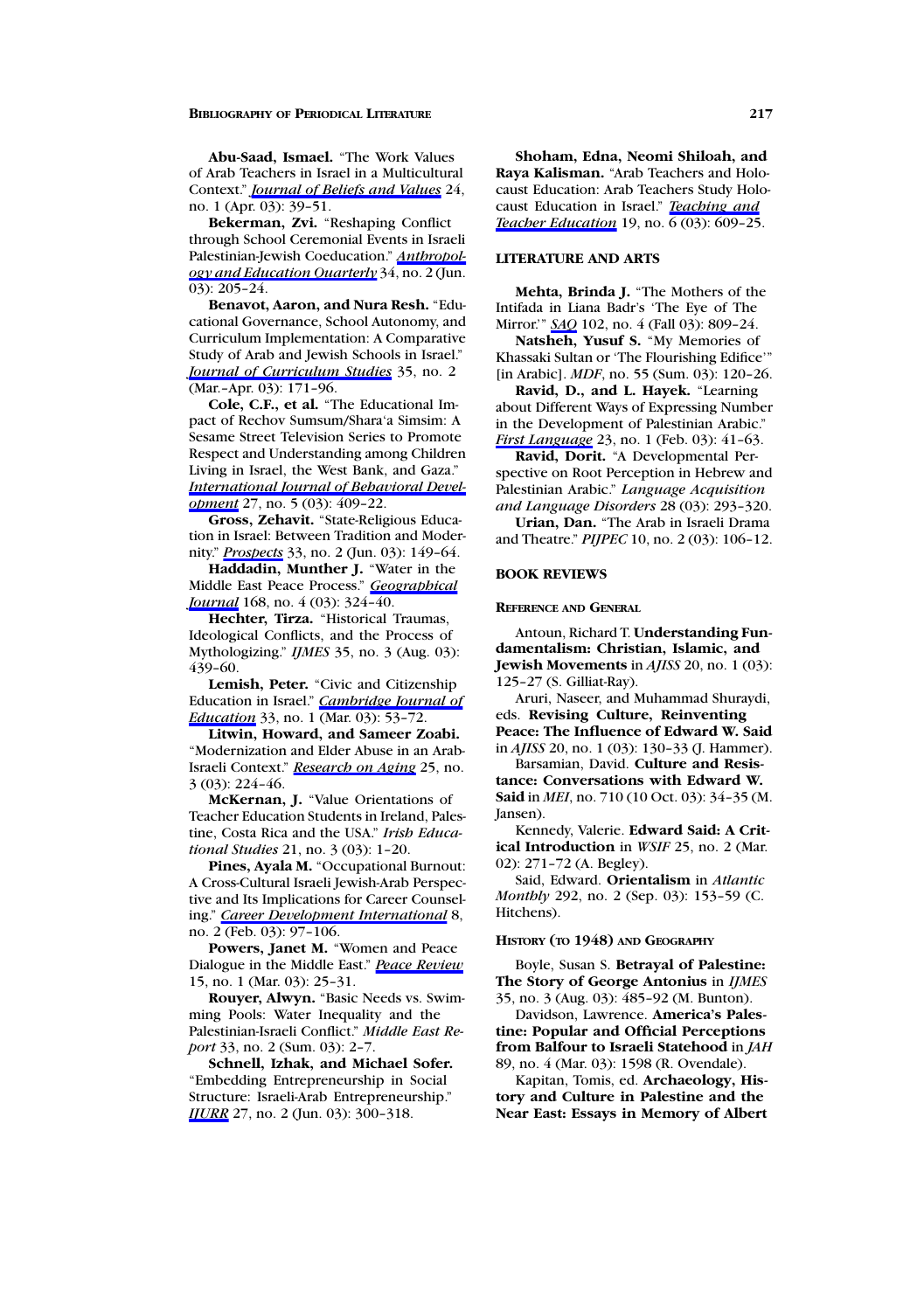**E. Glock** in *BASOR*, no. 330 (03): 98–100 (G. Palumbo).

Masters, Bruce. **Christians and Jews in the Ottoman Arab World: The Roots of Sectarianism** in *AJISS* 20, no. 2 (03): 134–35 (M. Bernhardsson); *Journal of the Economic and Social History of the Orient* 45, no. 3 (02): 407–8(G. Hagen).

Nasser, Christiane D. **Classical Palestinian Cookery** in *MESA* 37, no. 1 (Sum. 03): 152–53 (E. Price).

Segev, Tom. **One Palestine, Complete:** Jews and Arabs under the British Man**date** in *IJMES* 35, no. 3 (Aug. 03): 485–92 (M. Bunton); *PIJPEC* 10, no. 2 (03): 98–101 (D. Leon).

Shepherd, Maomi. **Ploughing Sand: British Rule in Palestine, 1917–1948** in *IJMES* 35, no. 3 (Aug. 03): 485–92 (M. Bunton).

Sherman, A. J. **Mandate Days: British Lives in Palestine, 1918–1949** in *IJMES* 35, no. 3 (Aug. 03): 485–92 (M. Bunton).

**PALESTINIAN POLITICS AND SOCIETY**

Abdo, Nahla, and Ronit Lentin, eds. **Women and the Politics of Military Con**frontation: Palestinian and Israeli Gen**dered Narratives of Dislocation** in *NEP* 9, no. 1 (03): 137–38(D. Delaet); *WSIF* 26, no. 2 (Mar. 03): 191–92 (T. Saliba).

Hammer, Joshua. **A Season in Bethlehem: Unholy War in a Sacred Space** in *Washington Jewish Week* (25 Sep. 03): 39 (A. Leibel).

Hamzeh, Muna. **Refugees in Our Own Land: Chronicles from a Palestinian Refugee Camp in Bethlehem** in *AJISS* 20, no. 1 (03): 134–36 (A. Muallem).

Hout, Bayan N. Sabra and Shatila, **September 1982** [in Arabic] in *MA* 26, no. 295 (Sep. 03): 168–72 (A. Bilqaziz); *MDF*, no. 55 (Sum. 03): 137–46 (E. Sahhab).

Hroub, Khaled. **HAMAS: Political Thought and Practice** in *JIS* 14, no. 1 (03): 91 (A. Tamimi).

Israeli, Ralph. **Green Crescent over Nazareth: The Displacement of Christians by Muslims in the Holy Land** in *TLS* (1 Aug. 03): 9 (T. Munthe).

Khosrakhavar, Farhad. **Les nouveaux martyrs d'Allah** in *PE´* 68, no. 2 (Sum. 03): 433–34 (R. Laveau).

Kimmerling, Baruch, and Joel S. Migdal. **The Palestinian People: A History** in *FA* 82, no. 5 (Sep./Oct. 03): 187 (L. Brown); *MDF*, no. 55 (Sum. 03): 151–54 (S. 'Abdul Jawad); *TLS* (1 Aug. 03): 9 (T. Munthe).

Mishal, Shaul, and Avrayham Sela. **The Palestinian Hamas: Vision, Violence,** and Coexistence in *IJMES* 35, no. 3 (Aug. 03): 511–13 (Q. Wiktorowicz).

Nusse, Andrea. **Muslim Palestine: The Ideology of HAMAS** in *JIS* 14, no. 1 (03): 92 (B. Milton-Edwards).

Rabinowitz, Dan. **Overlooking**

**Nazareth: The Ethnography of Exclusion in Galilee** in *MEP* 10, no. 3 (Fall 03): 174–76 (R. Betts).

Sacco, Joe. **Palestine** in *Studies in Ethnicity and Nationalism* 3, no. 1 (03): 79–81 (D. Muro-Ruiz).

Shehada, Raja. **Strangers in the House: Coming of Age in Occupied Palestine** in *TLS* (1 Aug. 03): 9 (T. Munthe).

Stark, Anthony, dir. (film review). **Palestine Is Still the Issue** in *MESA* 37, no. 1 (Sum. 03): 168–69 (A. Lesch).

Ugland, Ole, ed. **Difficult Past, Uncertain Future: Living Conditions among Palestinian Refugees in Camps and Gatherings in Lebanon** in *MDF*, no. 55 (Sum. 03): 154–56 (B. Sorvig).

#### **JERUSALEM**

Ben-Dov, Meir. **Historical Atlas of Jerusalem** in *BASOR*, no. 330 (03): 94–96 (J. Magness).

Makiya, Kanan. **The Rock: A Tale of Seventh-Century Jerusalem** in *Partisan Review* 70, no. 1 (03): 146–49 (E. Goodheart).

Morris, Benny. **The Road to Jerusalem: Glubb Pasha, Palestine and the Jews** in *BSOAS* 66, no. 2 (03): 254–55 (M. Yapp).

Reynier, Jacques D. **1948, a J ` erusalem ´** in *PE´* 68, no. 2 (Sum. 03): 446–47 (J. Colin).

**ISRAELI POLITICS, SOCIETY, AND ZIONISM**

Bishara, 'Azmi. **The Intifada and Israeli Society** [in Arabic] in *MA* 26, no. 296 (Oct. 03): 173–79 (R. S. Abu Abid).

Efron, Noah J. **Real Jews: Secular vs. Ultra-Orthodox and the Struggle for Jewish Identity in Israel** in *New York Times Book Review* (28 Sep. 03): 20 (S. Freedman).

Grossman, David. **Death as a Way of Life: Israel Ten Years after Oslo** in *Washington Times* (5 Aug. 03): A17 (A. Beichman).

Jones, Clive, and Emma Murphy. **Israel: Challenges to Identity, Democracy and the State** in *MESA* 37, no. 1 (Sum. 03): 156–57 (R. Kook).

Laqueur, Walter. **A History of Zionism: From the French Revolution to the**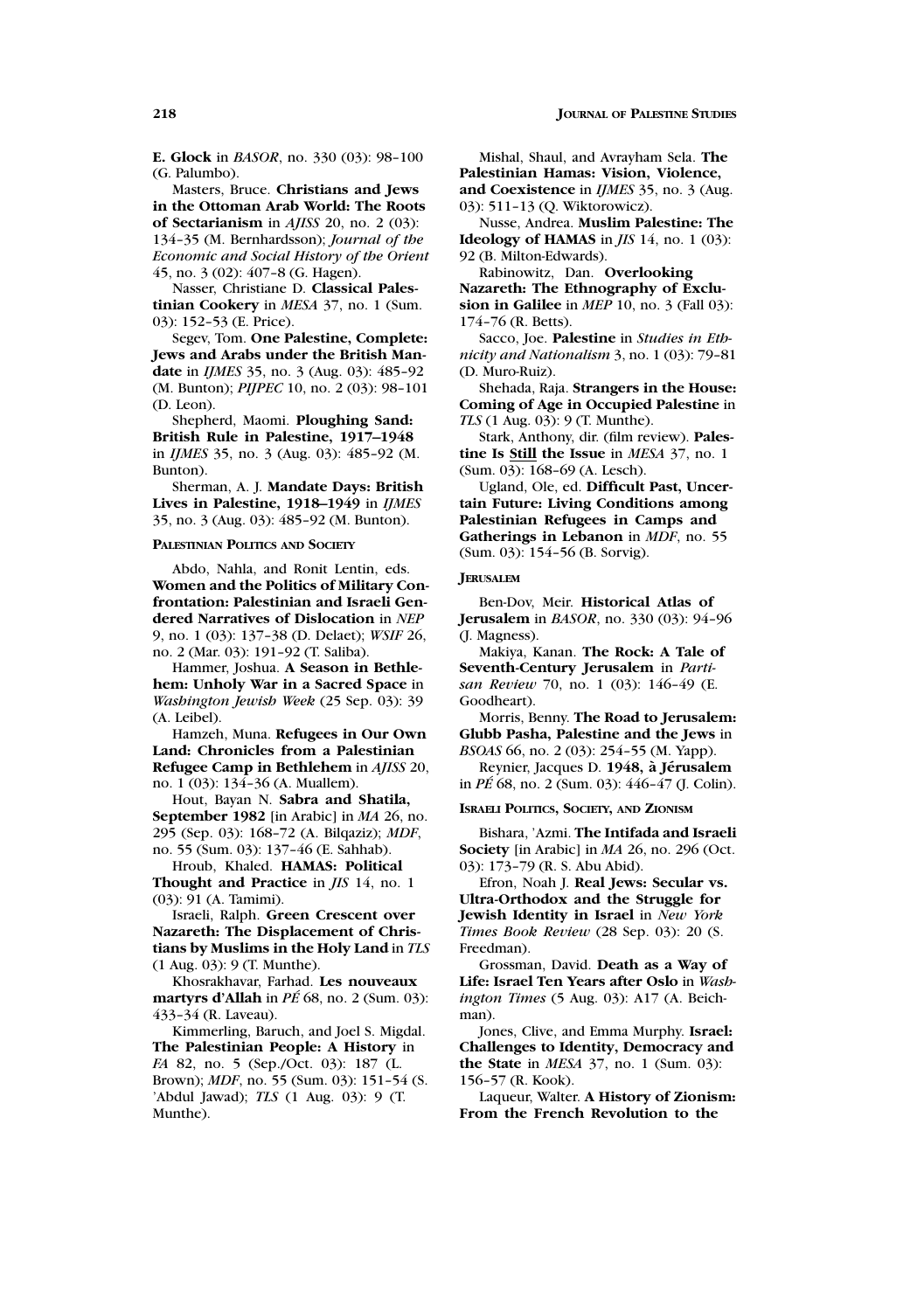**Establishment of the State of Israel** in *JP* (15 Aug. 03): 24 (A. Asa-El).

Mendilow, Johathan. **Ideology, Party Change, and Electoral Campaigns in Israel, 1965–2001** in *MEJ* 57, no. 3 (Sum. 03): 510–11 (R. Hazan).

Parfitt, Tudor. **The Lost Tribes of Israel: The History of a Myth** in *BSOAS* 66, no. 2 (03): 258–59 (N. Katz).

Rejwan, Nissim. **Israel's Place in the Middle East: A Pluralist Perspective** in *MP* 8, no. 1 (03): 213–14 (H. Barari).

### **ARAB AND MIDDLE EASTERN POLITICS**

'Akl, Ibrahim Saad al-Din. **The Arabs** and Israel: The Roots of Zionism and **the Facts of the Conflict** [in Arabic] in *SD* 39, no. 153 (Jul. 03): 377–78(W. Suleiman).

Beattie, Kirk J. **Egypt during the Sadat Years** in *PSQ* 117, no. 3 (Jul. 03): 517–19 (E. Goldberg).

Hirst, David. **The Gun and the Olive Branch: The Roots of Violence in the Middle East** [in Arabic] in *MDF*, no. 55 (Sum. 03): 147–50 (H. Dajani).

Jankowski, James. **Nasser's Egypt,** Arab Nationalism, and the United Arab **Republic** in *MP* 8, no. 1 (03): 209 (R. Hinnebusch).

Kaye, Dalia D. **Beyond the Handshake: Multilateral Cooperation in the Arab-Israeli Peace Process** in *BRIJMES* 30, no. 1 (03): 95–98(H. Mohamad).

el-Khazen, Farid. **The Breakdown of the State in Lebanon, 1967–1976** in *AO* 70, no. 4 (02): 572–75 (E. Gombar).

Massad, Joseph A. **Colonial Effects: The Making of National Identity in Jordan** in *American Historical Review* 108, no. 1 (03): 305 (P. Khoury).

el-Nawawy, Mohammed, and Adel Iskandar. **Al-Jazeera: How the Free Arab News Network Scooped the World and Changed the Middle East** in *PSQ* 118, no. 2 (Jul. 03): 316–18(J. Esposito).

Queen Noor. **Leap of Faith** in *MEP* 10, no. 3 (Fall 03): 172–74 (A. Kerr); *TLS* (12 Sep. 03): 29 (P. Clark).

Radford Ruether, Rosemary, and Herman J. R. Ruether. **The Wrath of Jonah: The Crisis of Religious Nationalism in the Israeli-Palestinian Conflict** *in Journal of Religion* 83, no. 3 (03): 494 (L. Lybarger).

Reinhart, Tanya. **Israel/Palestine: How** to End the War of 1948 in *MEI*, no. 709 (26 Sep. 03): 32–33 (J. Gee).

Wasserstein, Bernard. Israel and Palestine: Why They Fight and Can They **Stop?** in *TLS* (1 Aug. 03): 9 (T. Munthe).

#### **INTERNATIONAL RELATIONS**

Bass, Warren. **Support Any Friend: Kennedy's Middle East and the Making of the U.S.-Israel Alliance** in *FA* 82, no. 5 (Sep./Oct. 03): 175 (L. Freedman); *MEI*, no. 709 (26 Sep. 03): 34–35 (G. Robison).

Boykin, John. **Cursed Is the Peacemaker: The American Diplomat versus the Israeli General, Beirut 1982** in *MEJ* 57, no. 3 (Sum. 03): 520–21 (R. Parker).

Druks, Herbert. **The Uncertain** Alliance: The U.S. and Israel from **Kennedy to the Peace Process** in *JAH* 89, no. 4 (Mar. 03): 1601 (A. Donno).

Al-Ghomri, 'Atef. **Who Rules America: The Hawks andTheir Vision of the Arabs** and Israel [in Arabic] in *SD* 39, no. 153 (Jul. 03): 381–82 (A. Shalabi).

McAlister, Melani. **Epic Encounters: Culture, Media, and U.S. Interests in the Middle East, 1945–2000** in *JAH* 89, no. 4 (Mar. 03): 1600 (N. Godfried); *NEP* 9, no. 1 (03): 139 (N. De Atkine).

Moore, Deborah D., and Ilan Troen, eds. **Divergent Jewish Cultures: Israel and America** in *JAH* 89, no. 3 (Dec. 02): 1142 (S. Rosenthal).

Stivachtis, Ioannis A. **Co-Operative Security andNon-Offensive Defense in the Zone of War: The Greek-Turkish and the Arab-Israeli Cases** in *Journal of Southern Europe and the Balkans* 5, no. 1 (03): 106–7 (B. Kuniholm).

Telhami, Shibley. **The Stakes: America and the Middle East. The Consequences of Power andthe Choice for Peace** in *PSQ* 118, no. 2 (Jul. 03): 318–20 (S. Lasensky).

#### **LAW**

Kretzmer, David. **The Occupation of Justice: The Supreme Court of Israel andthe OccupiedTerritories** in *PSQ* 118, no. 2 (Jul. 03): 361–63 (D. Peretz).

Watson, Geoffrey R. **The Oslo Accords: International Law and Israeli-Palestinian Peace Agreements** in *BRIJMES* 30, no. 1 (03): 95-98 (H. Mohamad).

#### **MILITARY**

Baroud, Ramzy, ed. **Searching Jenin: Eyewitness Accounts of the Israeli Invasion of 2002** in *WR* 22, no. 3 (Oct 03): 76 (K. Jensen).

Blum, Howard. **The Eve of Destruction: The Untold Story of the Yom Kippur War** in *JP* (17 Oct. 03): 22–23 (R. Schechter); *WJW* (18 Sep. 03): 32 (A. Leibel).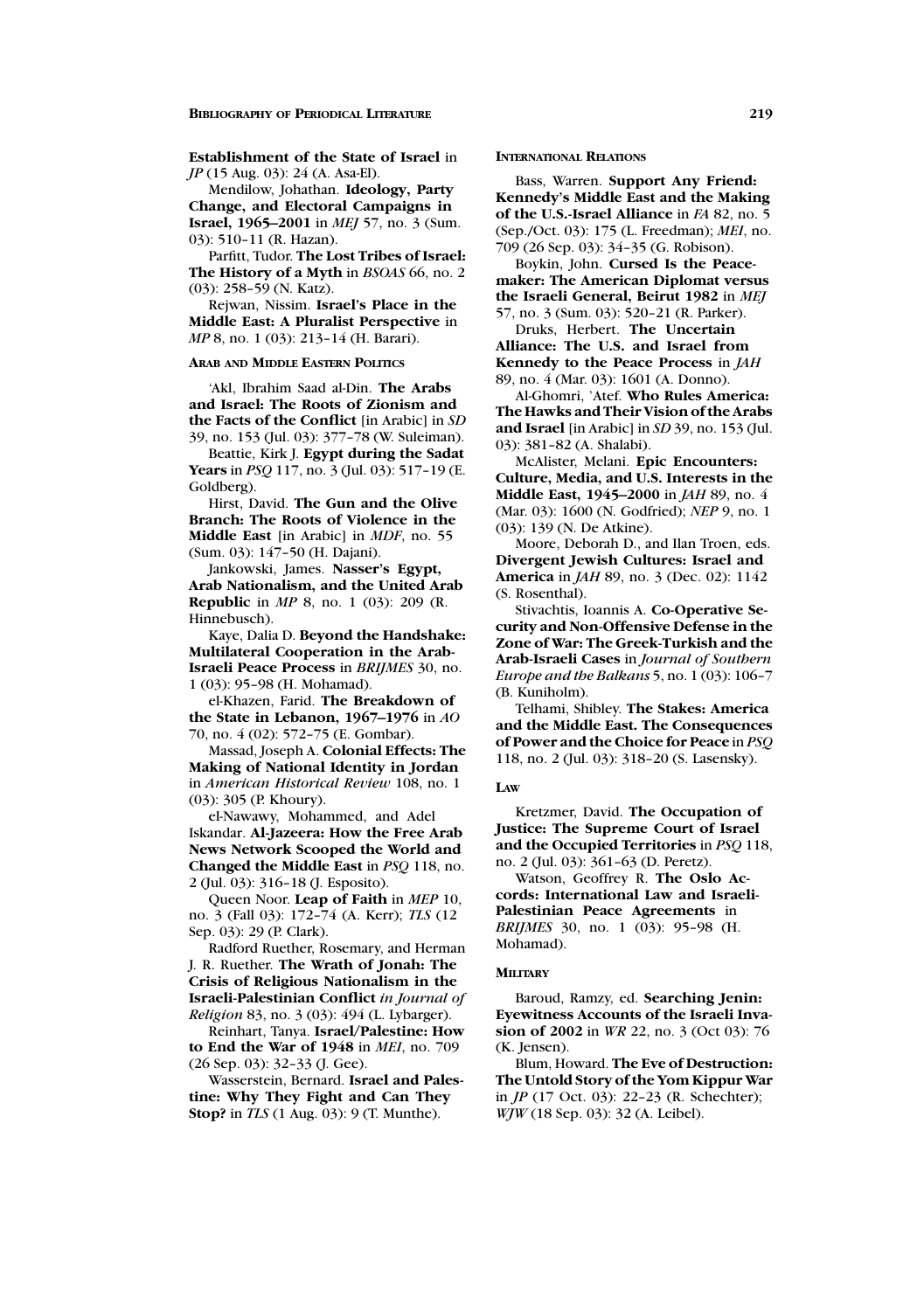Cristol, Jay A. **The Liberty Incident: The 1967 Israeli Attack on the U.S. Navy Spy Ship** in *JP* (9 Sep. 03): 25 (E. Schechter).

Herzog, Chaim. **The War of Atonement: The Inside Story of the Yom Kippur War** in *JP* (17 Oct. 03): 22–23 (R. Schechter).

Insight Team of the Sunday Times. **The Yom Kippur War** in *JP* (17 Oct. 03): 22–23 (R. Schechter).

Oren, Michael B. **Six Days of War: June** 1967 and the Making of the Modern **Middle East** in *PSQ* 118, no. 2 (Jul. 03): 363–64 (J. Slater).

Parker, Richard B., ed. **The October War: A Retrospective** in *BRIJMES* 30, no. 1 (03): 86–87 (H. Khatib).

Rogan, Eugene L., and Avi Shlaim, eds. **The War for Palestine—Rewriting the History of 1948** in *AJISS* 20, no. 2 (03): 115–18(J. Hammer); *AO* 71, no. 2 (03): 229– 31 (E. Gombar); *BRIJMES* 30, no. 1 (03): 86–87 (H. Khatib).

Shelah, Ofer. **The Israeli Army: A Radical Proposal** [in Hebrew] in *Ha'Aretz Daily* (3 Oct. 03): n.p.

#### **ECONOMY, SOCIETY, AND EDUCATION**

Human Rights Watch. **Second Class: Discrimination against Palestinian Arab Children in Israel's Schools** in *MEP* 10, no. 3 (Fall 03): 174–76 (R. Betts).

### **LITERATURE AND ARTS**

Barghouti, Mourid. **I Saw Ramallah** in *MEI*, no. 709 (26 Sep. 03): 33-34 (K. Hroub).

Casey, Ethan, and Paul Hilder, eds. **Peace Fire: Fragments from the Israel-Palestine Story** in *MEP* 10, no. 3 (Fall 03): 176–78(D. Kandaswamy).

Cleary, Joe. **Literature, Partition and** the Nation State: Culture and Conflict in **Ireland, Israel and Palestine** in *English* 52, no. 203 (03): 193–97 (E. Flannery).

Gorkin, Michael, and Rafiqa Othman. **Three Mothers, Three Daughters: Palestinian Women's Stories** in *AJISS* 20, no. 2 (03): 113–14 (N. Stockdale).

Thoraval, Yves. **Les ecrans du croissant ´ fertile: Irak, Liban, Palestine, Syrie** in *France-Pays Arabes*, no. 292 (Jul.–Aug. 03): 39 (L. Bitterlin).

### **REPORTS RECEIVED**

Amnesty International. **Israel and the Occupied Territories Surviving under** 

**Siege: The Impact of Movement Restriction on the Right to Work**. London: Amnesty International (MDE/001/2003), 8 Sep. 03.

Atwood, J. Brian, et al. **Winning the War, Winning the Peace—Defining Priorities for America in the Middle East: Soref Symposium, April 13–14, 2003**. Washington, D.C.: Washington Institute for Near East Policy, 03.

Dalal, Marwan. **October 2000: Law and Politics before the Or Commission of Inquiry**. Shafa'amr: Adalah, The Legal Center for Arab Minority Rights in Israel, Jul. 03.

International Crisis Group. **Hizbollah: Rebel Without a Cause?** Amman and Brussels: International Crisis Group (ICG), 30 Jul. 03.

**———. Islamic Social Welfare Ac**tivism in the Occupied Palestinian Ter**ritories: A Legitimate Target?** Amman and Brussels: ICG, 2 Apr. 03.

**———. The Israeli-Palestinian Roadmap: What a Settlement Freeze Means andWhy It Matters**. Amman and Brussels: ICG, 25 Jul. 03.

**———. A Middle East Roadmap to Nowhere?** Amman and Brussels: ICG, 2 May 03.

Itaya, Kazuki, Sébastien Dessus, and John Wetter. **Twenty-Seven Months—Intifada, Closures and Palestinian Economic Crisis: An Assessment**. Jerusalem: World Bank, May 03.

Koussa, Mary, et al. **World Bank Report on Impact of Intifada**. Jerusalem: World Bank, Apr.-Jun. 03.

Muravchik, Joshua. **Covering the Intifada: How the Media Reported the Palestinian Uprising**. Washington, D.C.: Washington Institute for Near East Policy, 03.

Palestinian Central Bureau of Statistics. **Local Community Survey in the Palestinian Territory, 2003.** Ramallah: Palestinian Central Bureau of Statistics, Sep. 03. Palestinian Centre for Human

Rights.**Three Years of Israeli Violations of International Humanitarian Law in** the Occupied Palestinian Territories: The Need for Accountability. Memoran**dum to the High Contracting Parties to the Fourth Geneva Convention Submittedby the Palestinian Centre for Human Rights**. Gaza: Palestinian Centre for Human Rights, 29 Sep. 03.

Satloff, Robert S., ed. **International Military Intervention: A Detour on**